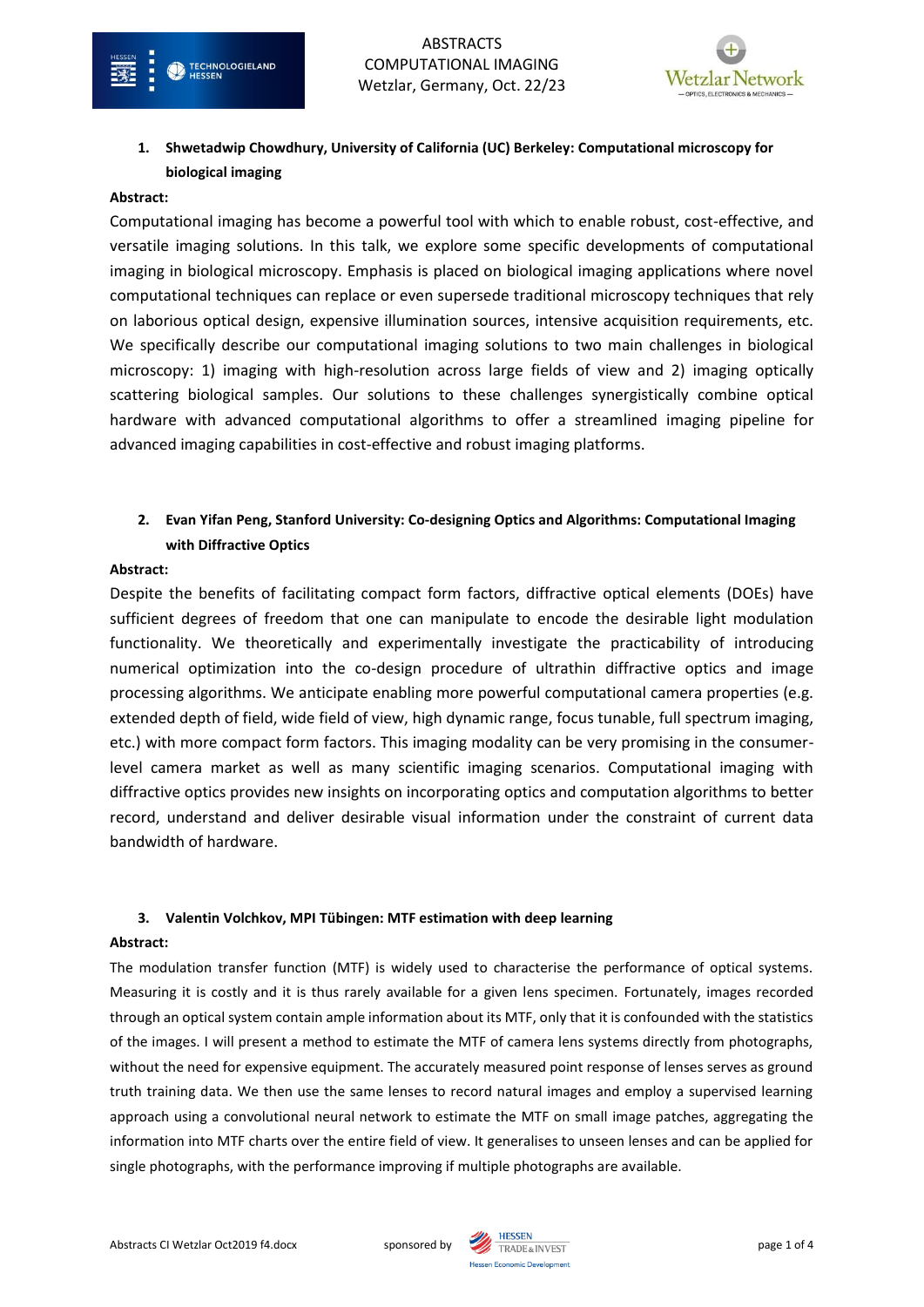

## **4. Prof. Hullin, Universität Bonn: 4D Imaging through Spray-On Optics**

## **Abstract:**

Light fields are a powerful concept in computational imaging and a mainstay in image-based rendering; however, so far their acquisition required either carefully designed and calibrated optical systems (micro-lens arrays), or multi-camera/multi-shot settings. In this talk, we demonstrate the reconstruction of fully calibrated light field data from a single ordinary photograph taken through a partially wetted window. Each drop of water produces a distorted view on the scene, and the challenge of recovering the unknown mapping from pixel coordinates to refracted rays in space is a severely underconstrained problem. Our solution combines ray tracing and low-level image analysis techniques with state-of-the-art drop shape simulation and an iterative refinement scheme to enforce photoconsistency across features that are seen in multiple views. This novel approach not only recovers a dense pixel-to-ray mapping, but also the refractive geometry through which the scene is observed, to high accuracy.

# **5. Robert-Alexander Windberger, IDS Obersulm: From Image to Information with on-Camera Neural Networks for IDS NXT**

## **Abstract:**

Next generation industry builds on interconnected intelligent devices. With our IDS NXT product line, we provide an industrial-grade camera platform capable of performing pioneering image processing on board. A dedicated FPGA-based accelerator enables users to harness the accuracy, convenience, and versatility of deep learning algorithms. Renowned neural network models can be implemented using popular frameworks such as Keras and translated for the IDS NXT accelerator. Once loaded onto the camera, the accelerator switches between models within milliseconds and thus quickly adjusts to tasks of varying complexity. While neural networks are powerful, the machine vision toolbox has more to offer: by combining neural networks with other machine learning methods, they can be deployed as anomaly detectors to give just one example. Quick and easy integration is achieved by a library of executable vision apps, however, customized apps can be developed with access to accelerator resources if further specialization is desired. During this presentation, the workflow of bringing neural networks to IDS NXT industrial cameras is outlined alongside example applications.

## **6. Jeremy Huard, Mathworks München: Deep Learning for Computer Vision with MATLAB**

## **Abstract:**

Semantic segmentation, object detection, and image recognition. Computer vision applications integrated with deep learning provide advanced algorithms with high accuracy. MATLAB® provides an environment to design, create, and integrate deep learning models with computer vision applications. In this talk, we will present how MATLAB can help with deep learning applications at various stages, including:

- importing and labeling images and videos
- creating deep network from scratch using the Deep Network Designer App
- importing pretrained models for transfer learning
- training models with GPUs
- tuning hyperparameters using Bayesian optimization
- debugging deep learning results

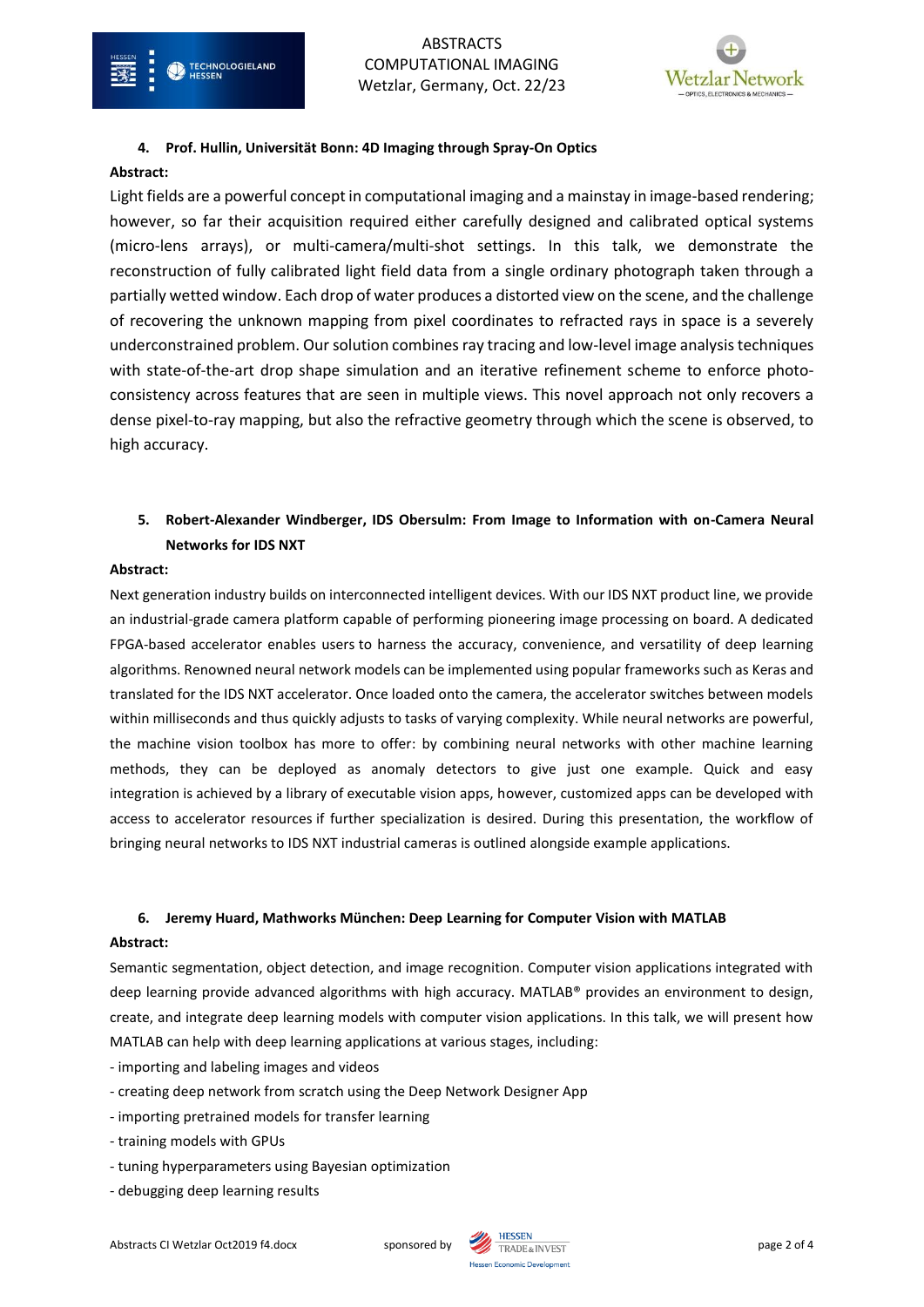

ABSTRACTS COMPUTATIONAL IMAGING Wetzlar, Germany, Oct. 22/23



- interoperate with other deep learning frameworks
- and deploying deep learning models to hardware including embedded GPUs.

## **7. Paolo Favoro, University Bern: Blind Deconvolution- A Journey from Model-Based to Deep Learning Methods**

### **Abstract:**

Blind deconvolution has enjoyed quite a remarkable progress in the last few decades thanks to developments in optimization and machine learning. To a large extent today several algorithms allow to recover a sharp image from a blurry one without additional knowledge about the blur. This is a remarkable achievement given the extreme ill-posedness of this mathematical problem. Very interesting steps forward have been made in the last decade, when fundamental inconsistencies in the formulation, such as priors favoring the blurry solution, were exposed. This has led to the study of novel formulations that favor sharp over blurry images and result in state of the art performance with robustness to noise in real images.

More recently, developments in deep learning have led to a fundamentally different approach to this problem, where enough data can adequately represent a realistic blur model and allow a neural network to learn how to remove blur from images. Approaches in deep learning have led to surprising results, where rather complex blur artifacts are removed effectively and efficiently. We give an account of the latest developments and show their strengths and weaknesses.

## **8. Prof. Daniele Faccio (Univ. Edinburgh): Time-of-flight Computational Imaging**

## **Abstract:**

We will overview some recent applications of time-of-flight computational imaging, i.e. applications where timeof-flight information from a scene is computationally processed to provide access to information that otherwise is not directly accessible. Examples are new forms of LIDAR imaging, including non-line-of-sight, and newgeneration diffuse optical tomography for imaging deep inside scattering media such as the human body.

# **9. Prof. Stefan Roth, TU Darmstadt: Deep Learning meets non-local methods for Image Restoration. Abstract:**

Deep learning approaches define the current state of the art in many areas of image restoration. Yet, the spatial locality of their convolutional layers stands in contrast to non-local approaches, which had previously been a dominating paradigm in this area. In the first part of my talk, I will discuss how we can bridge these two areas and define powerful non-local layers in deep networks. In the second part of my talk, I will explore their application to image restoration and illuminate the issue of benchmarking such deep networks for image denoising in realistic settings.